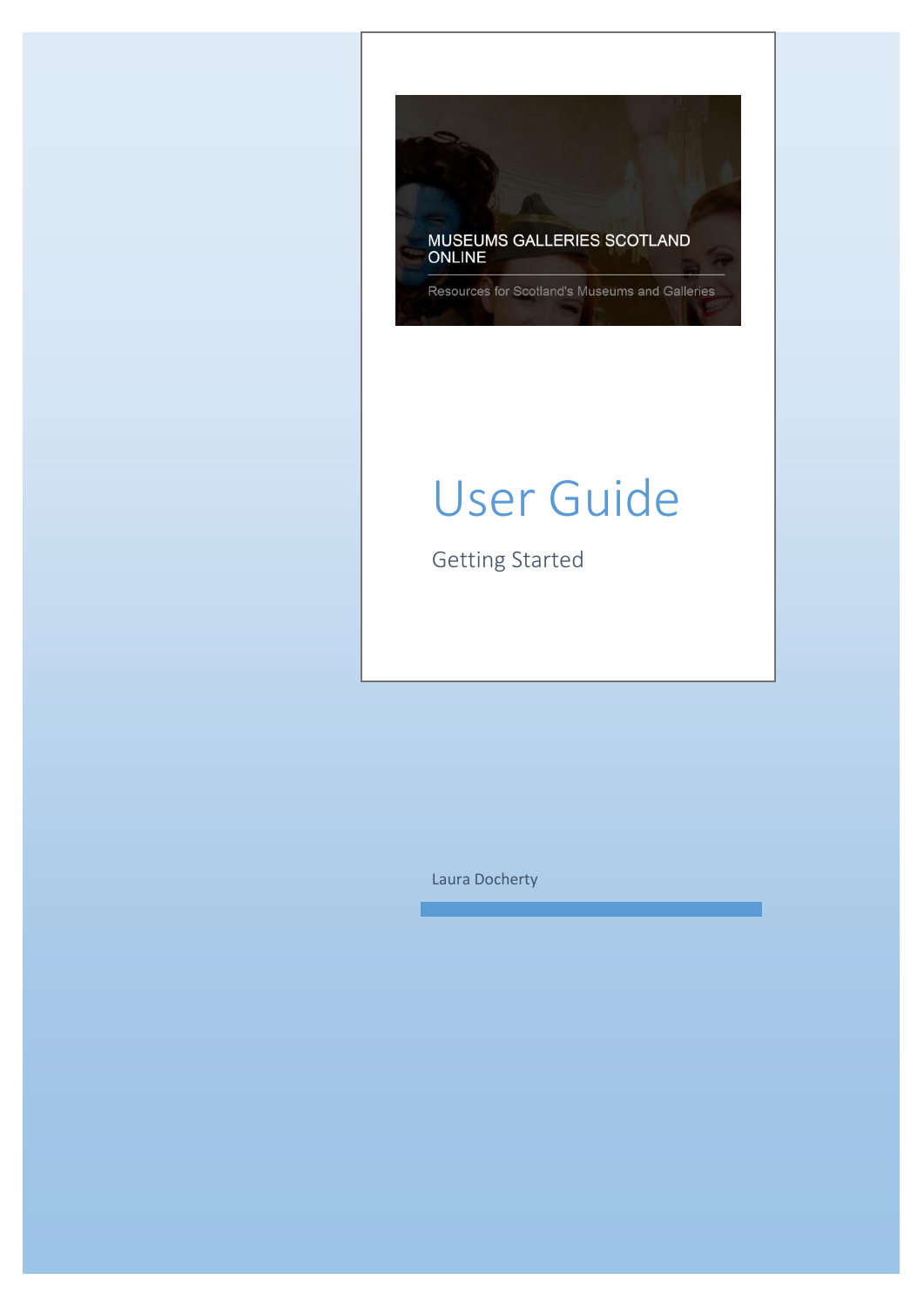# Registration

# Step 1

Using your preferred browser (e.g. Internet Explorer, Chrome) visit https://mgs-online.org.uk



# Step 2

You will then be presented with the Museums Galleries Scotland Online home page.



Click "Register"

# Step 3

Complete the "Register for MGSOnline" form

| <b>Register for MGSOnline</b>                     |                |  |
|---------------------------------------------------|----------------|--|
| How your name will appear to users of this system |                |  |
|                                                   | 回              |  |
| Your email address                                |                |  |
|                                                   |                |  |
| Password                                          |                |  |
| Your password must be at least 8 characters long  |                |  |
|                                                   | $\circledcirc$ |  |
| Confirm password                                  |                |  |
|                                                   | $\circledcirc$ |  |

Click "Register"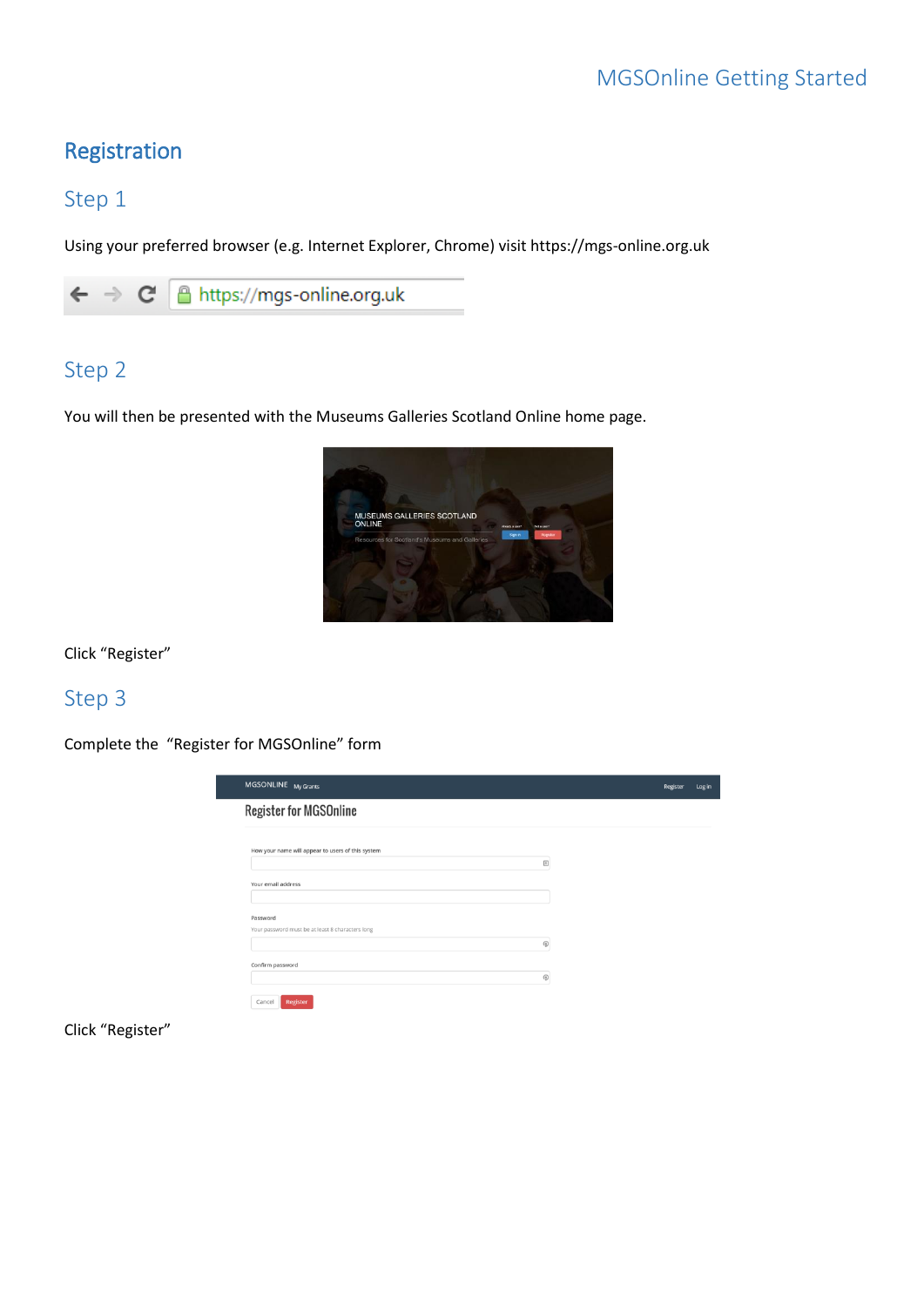# Step 4

Once the registration form has been completed you will be presented with the following message.

# **Thank You For Registering**

We just sent you an email to the address you provided when you registered. Please follow the instructions in that email to complete the registration process.

# Step 5

Check your email account for an email message with the subject "Confirm your MGSOnline account"

| All Unread  |              |                                                                                                                            | Search Current Mailbox (Ctrl+E)            |              | Current Mailbox $\blacktriangledown$ |  |
|-------------|--------------|----------------------------------------------------------------------------------------------------------------------------|--------------------------------------------|--------------|--------------------------------------|--|
| ‼☆ D ® FROM |              | <b>SUBJECT</b>                                                                                                             | <b>RECEIVED</b><br>$\overline{\mathbf{v}}$ | <b>SIZE</b>  | CATEGO                               |  |
| Date: Today |              |                                                                                                                            |                                            |              |                                      |  |
|             | Do not reply | <b>Confirm your MGSOnline account</b><br>Please confirm your email address for your new MGSOnline account by clicking here | Fri 17/04/2015 10:57                       | <b>19 KB</b> |                                      |  |

#### **Important**

If the email does not appear in your inbox within 10-15 minutes please check your spam or junk mail folder. If the message has arrived in the spam or junk mail folder move the email to your inbox to allow the functionality of the message to operate correctly.

# Step 6

#### Open the email

Click the link contained to complete the registration process



Fri 17/04/2015 10:57 Do not reply <noreply@museumsgalleriesscotland.com> Confirm your MGSOnline account

To Laura Docherty

Click here to download pictures. To help protect your privacy, Outlook prevented automatic download of some pictures in this message.

Please confirm your email address for your new MGSOnline account by clicking here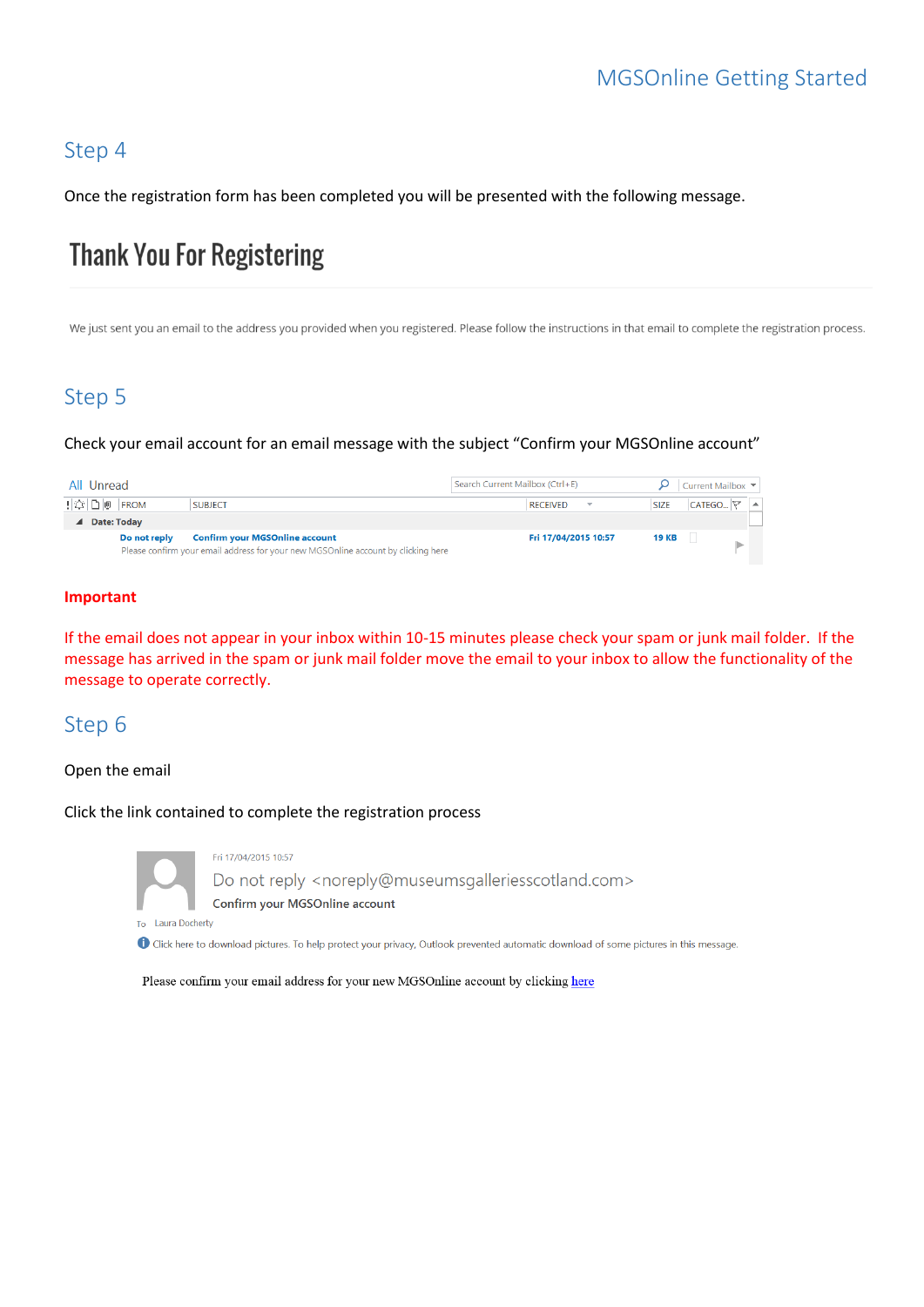# Step 8

Successful completion will present the following screen and you will be able to log in using the <click here to log in> link



Log in using your credentials and you can now explore available funds.

| MGSONLINE My Grants                      | Hello laura.docherty@seriouslabz.com | Log off |
|------------------------------------------|--------------------------------------|---------|
| <b>My Funding</b>                        |                                      |         |
| <b>Explore funds</b>                     |                                      |         |
| You do not have any funding applications |                                      |         |

# Signing your application

In order to submit an application, a second contact (the signatory authority who you are asked to identify at step 4 "Add Contacts") will need to log in to your application and sign it off, this is all done online. The signatory authority identified cannot be the same person as that listed as primary contact.

### Step 1

The person who has completed the application form (the primary contact) should click on Step 8 "Sign Application". They will then be asked to send an email invitation to the signatory authority. To do so, they should click

Send email invitation

When they do so, the name of the recipient of the invitation and the date and time it was sent will appear further down the page. Further invitations can be sent as reminders. The person who sends the invitation will receive a notification email once the signatory authority has submitted the application. They will also be able to see if the application has been submitted by logging into their online account.

# Step 2

The signatory authority contact will receive an email asking them to log into the system, review the application and 'sign' it.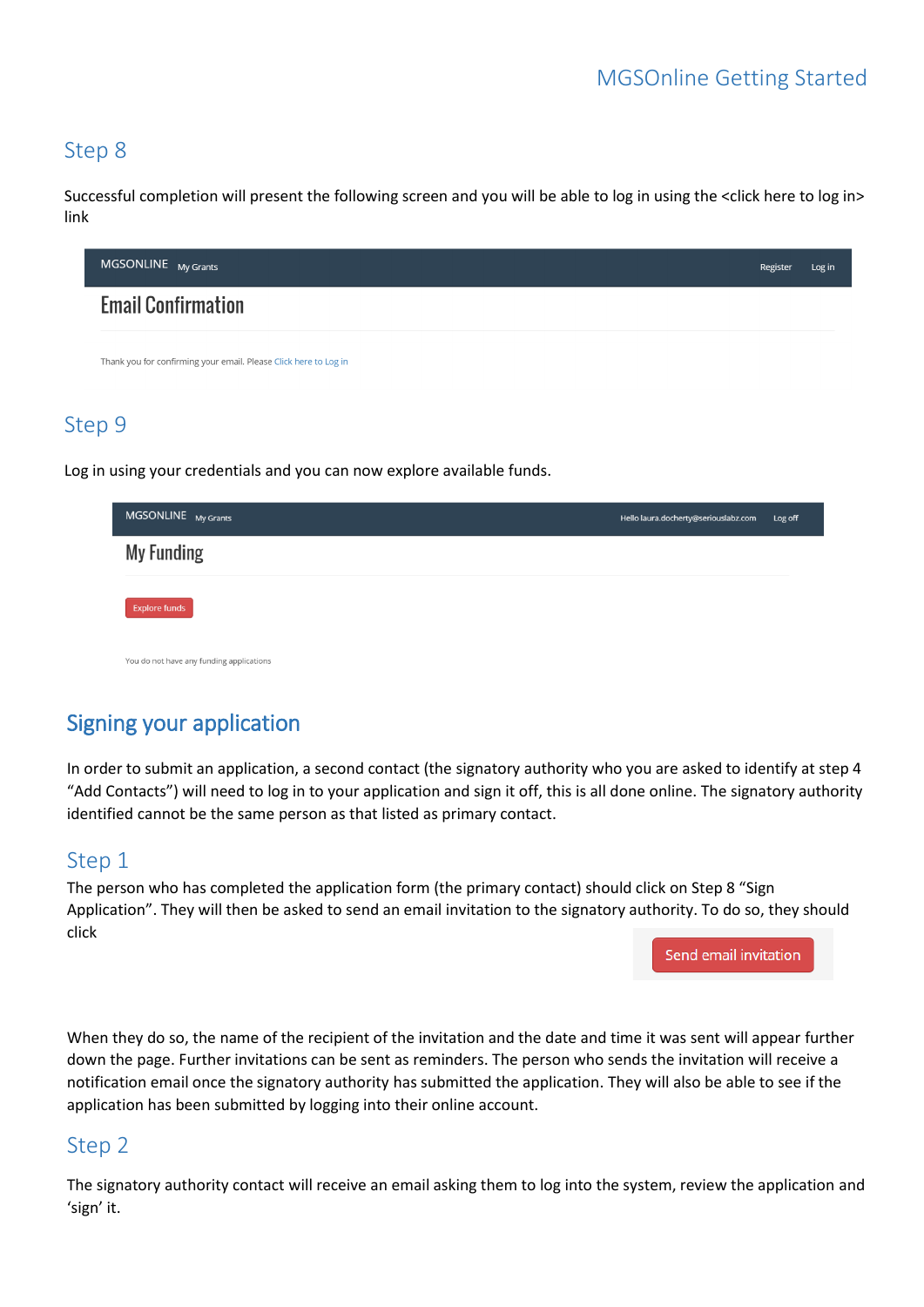# MGSOnline Getting Started

When they register or log in they will automatically be taken to the home page for your application:

| MGSONLINE My Grants                                                                                                                                                                                             | Log off |
|-----------------------------------------------------------------------------------------------------------------------------------------------------------------------------------------------------------------|---------|
| <b>Recognition Fund</b>                                                                                                                                                                                         |         |
| In Progress                                                                                                                                                                                                     |         |
| Please complete the tasks below. Not every task has to be completed in order, but every task has to be completed before you can submit your application.<br><b>Print Application</b><br><b>View Application</b> |         |
| <b>Tasks</b><br>Options                                                                                                                                                                                         |         |
| <b>Greate Application</b><br>Go to step                                                                                                                                                                         |         |
| <b>Select Applicant Organisation</b><br>$2 -$<br>Go to step                                                                                                                                                     |         |
| <b>Select Museums</b><br>Go to step                                                                                                                                                                             |         |

They should click on "View Application" to review the application, the application will open up in a new window.

### Step 3

Having reviewed the application, the signatory authority should close the application view and scroll down to Step 8 "Sign Application" and click on "Go to step".

#### Step 4

| MGSONLINE My Grants                                                                                                                                                                                                                                               |                    | Log off |
|-------------------------------------------------------------------------------------------------------------------------------------------------------------------------------------------------------------------------------------------------------------------|--------------------|---------|
|                                                                                                                                                                                                                                                                   |                    |         |
| I declare that the information provided within the application for the project listed above is correct to the best of my knowledge and I agree to advise Museums Galleries                                                                                        |                    |         |
| Scotland immediately of any variation to the details provided or if the project cannot proceed. I confirm that I have read and understood the General Conditions of Award<br>for the fund and accept that any offer of grant will be subject to these conditions. |                    |         |
| Enter your full name                                                                                                                                                                                                                                              | Enter today's date |         |
|                                                                                                                                                                                                                                                                   | dd/mm/yyyy         |         |
| <b>Sign Application</b><br>Cancel                                                                                                                                                                                                                                 |                    |         |

The signatory authority should enter their name and the date and click "Sign Application".

# Step 5

They will then be taken to the following page and asked to submit the application.